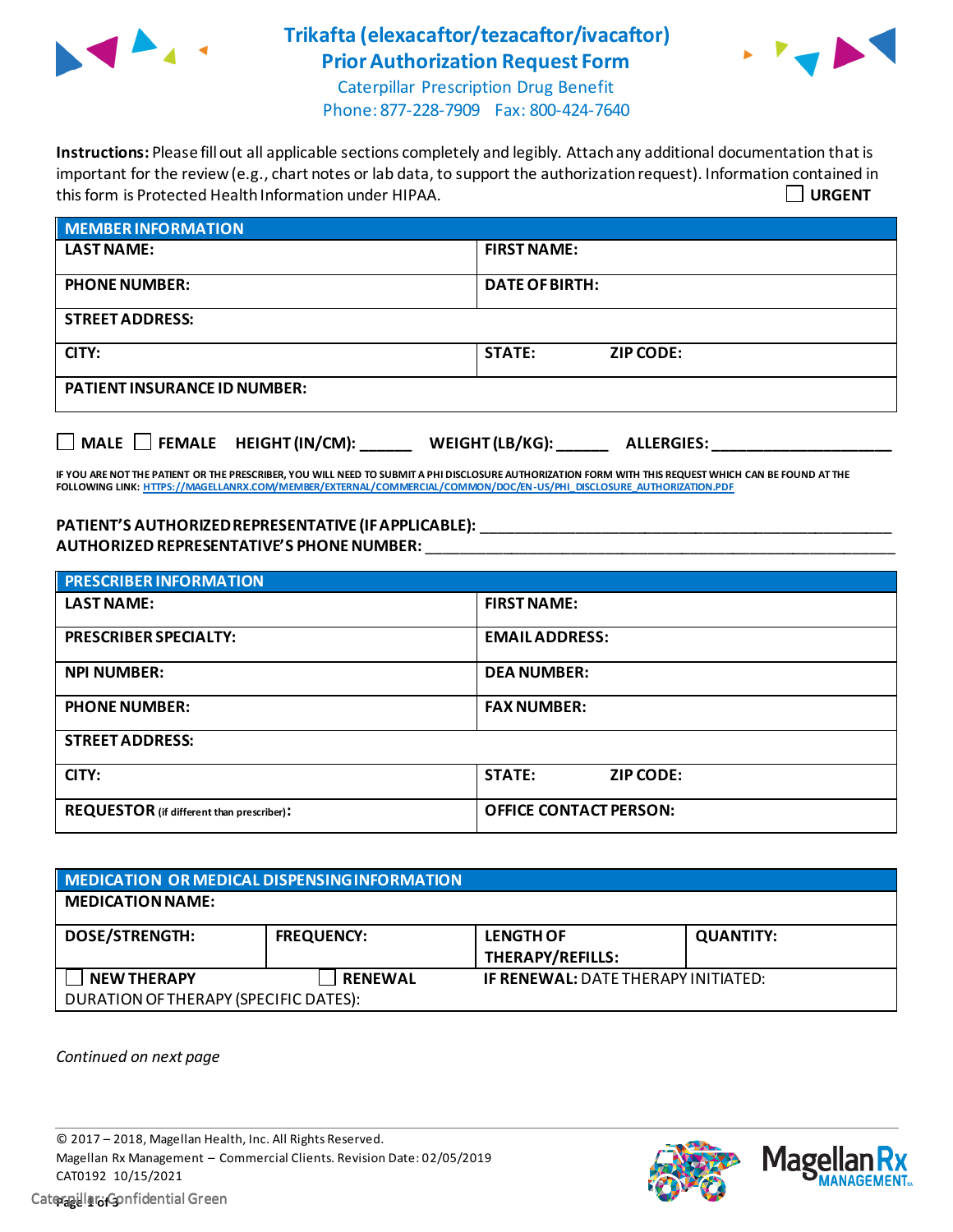

## **Trikafta (elexacaftor/tezacaftor/ivacaftor) Prior Authorization Request Form**





Caterpillar Prescription Drug Benefit Phone: 877-228-7909 Fax: 800-424-7640

| MEMBER'S LAST NAME:                                                                                                                                                                                                                                                                                             | MEMBER'S FIRST NAME:                                                                                                 |                                                       |  |  |
|-----------------------------------------------------------------------------------------------------------------------------------------------------------------------------------------------------------------------------------------------------------------------------------------------------------------|----------------------------------------------------------------------------------------------------------------------|-------------------------------------------------------|--|--|
|                                                                                                                                                                                                                                                                                                                 | 1. HAS THE PATIENT TRIED ANY OTHER MEDICATIONS FOR THIS CONDITION?   YES (if yes, complete below)                    | NO <sub>1</sub>                                       |  |  |
| <b>MEDICATION/THERAPY (SPECIFY</b><br>DRUG NAME AND DOSAGE):                                                                                                                                                                                                                                                    | <b>DURATION OF THERAPY (SPECIFY</b><br>DATES):                                                                       | <b>RESPONSE/REASON FOR</b><br><b>FAILURE/ALLERGY:</b> |  |  |
| <b>2. LIST DIAGNOSES:</b>                                                                                                                                                                                                                                                                                       |                                                                                                                      | <b>ICD-10:</b>                                        |  |  |
| □ Cystic fibrosis<br>□ Other diagnosis: ___________________ICD-10 Code(s): _________________________                                                                                                                                                                                                            |                                                                                                                      |                                                       |  |  |
| PRIOR AUTHORIZATION.                                                                                                                                                                                                                                                                                            | 3. REQUIRED CLINICAL INFORMATION: PLEASE PROVIDE ALL RELEVANT CLINICAL INFORMATION TO SUPPORT A                      |                                                       |  |  |
| <b>Clinical Information:</b>                                                                                                                                                                                                                                                                                    |                                                                                                                      |                                                       |  |  |
| Is the drug requested a part of a clinical trial? $\Box$ Yes $\Box$ No                                                                                                                                                                                                                                          |                                                                                                                      |                                                       |  |  |
| FOR ALL (INITIAL AND RENEWAL) REQUESTS:                                                                                                                                                                                                                                                                         |                                                                                                                      |                                                       |  |  |
| Is this patient HOMOZYGOUS for the F508del CFTR mutation? $\Box$ Yes $\Box$ No Test documentation must be provided                                                                                                                                                                                              |                                                                                                                      |                                                       |  |  |
|                                                                                                                                                                                                                                                                                                                 | Is this patient HETEROZYGOUS for the F508del CFTR mutation? $\Box$ Yes $\Box$ No Test documentation must be provided |                                                       |  |  |
| If patient is HETEROZYGOUS for the F508del, please also answer the following:<br>Is the patient's OTHER (non-F508del) mutation currently listed within the FDA package insert for Trikafta?<br>$\Box$ Yes $\Box$ No Test documentation must be provided                                                         |                                                                                                                      |                                                       |  |  |
| FOR INITIAL REQUESTS ONLY:<br>For patients age 12 years and older: Is patient's FEV1 40-90% inclusive, obtained while the patient is NOT receiving<br>treatment with Trikafta or any other CFTR medication (Kalydeko, Orkambi or Symdeko)? □ Yes □ No<br>Please submit this documentation from patient's chart. |                                                                                                                      |                                                       |  |  |
| For patients age 6 to 11 years: Is patient's FEV1 40% or greater, obtained while the patient is NOT receiving<br>treatment with Trikafta or any other CFTR medication (Kalydeko,Orkambi or Symdeko)? □ Yes □ No<br>Please submit this documentation from patient's chart.                                       |                                                                                                                      |                                                       |  |  |
| FOR RENEWAL REQUESTS ONLY:<br>You must answer ALL of the following questions.                                                                                                                                                                                                                                   |                                                                                                                      |                                                       |  |  |
| Is this request for renewal of therapy (meaning the patient is currently receiving therapy with Trikafta)?<br>$\Box$ Yes $\Box$ No                                                                                                                                                                              |                                                                                                                      |                                                       |  |  |
| Is documentation available which shows the patient's current FEV1 percentage of predicted measurement?<br>$\Box$ Yes $\Box$ No                                                                                                                                                                                  |                                                                                                                      |                                                       |  |  |